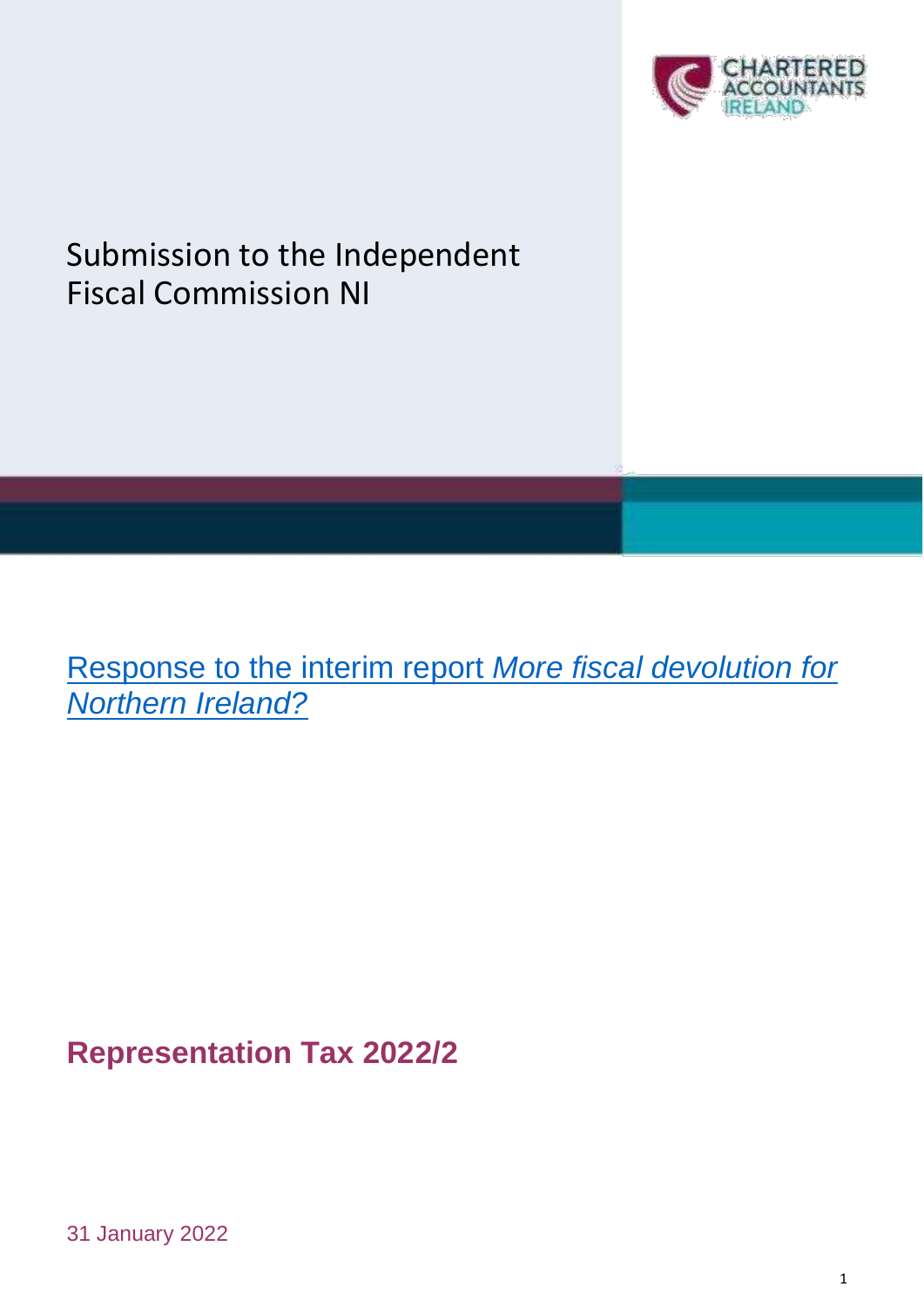### About Chartered Accountants Ireland

Chartered Accountants Ireland (The Institute) is a membership body representing over 30,000 influential members throughout the globe, including almost 5,000 members based in Northern Ireland and over 1,500 in Great Britain. Two thirds of our members in Northern Ireland work in business.

Our role is to educate, represent and support our members. Our members work in senior positions in practice and industry with two thirds of those in Northern Ireland working in industry. They are prominent in all sectors of the Northern Ireland economy, which affords them valuable insights into the concerns, priorities, challenges and opportunities of business and industry in Northern Ireland.

Chartered Accountants Ireland was established as the Institute of Chartered Accountants in Ireland by Royal Charter in 1888. Its activities and those of its members are governed by its Bye-Laws and by Rules relating to professional and ethical conduct. These provisions are contained in the Handbook which is available to all members.

Chartered Accountants Ireland is governed by a Council and it is responsible for determining policy and monitoring its implementation. Council is led by the Officer Group and supported by the Management team and staff. A number of committees with voluntary member involvement also play a key role.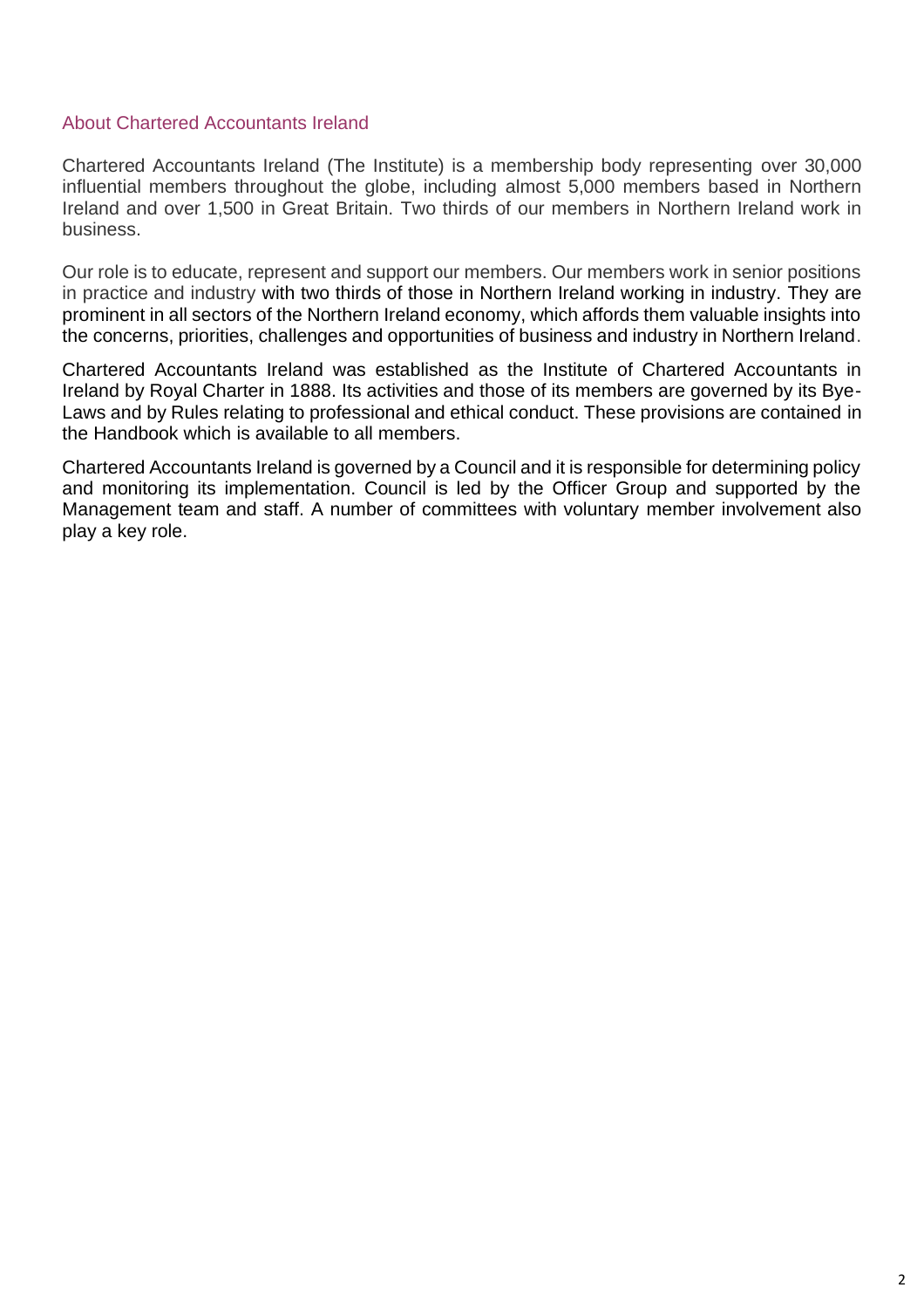Paul Johnson Chairman of the Independent Fiscal Commission NI

31 January 2022

**By email to:** [info@FiscalCommissionNI.org](mailto:info@FiscalCommissionNI.org)

Dear Paul,

#### **Interim report: More fiscal devolution for Northern Ireland?**

#### **Introduction**

Chartered Accountants Ireland is pleased to have the opportunity to comment on the Independent Fiscal Commission NI's interim report which was launched on 13 December 2021.

Firstly, we wish to commend the Commission for the production of a very comprehensive and detailed interim report on fiscal devolution for Northern Ireland which examines a wide range of potential fiscal devolution tools in the context of Northern Ireland's unique and challenging circumstances.

Our comments herein are made in the context of our September 2021 member survey on fiscal devolution for Northern Ireland the results of which were discussed at our meeting with the Commission on 4 October 2021 and which were also outlined in more detail in our [submission](https://www.charteredaccountants.ie/docs/default-source/tax/tax-representations/2021-22-chartered-accountants-ireland-submission-to-the-fiscal-commission.pdf?sfvrsn=debdb77c_9) in advance of that meeting.

#### **Corporation tax devolution**

The comments contained within the Commission's interim report in respect of corporation tax devolution clearly note the benefits of a lower rate of corporation tax for the region whilst also recognising the risks, complexities and constructive engagement required from both the NI Executive and HM Treasury to activate a NI corporation tax rate.

We are supportive of this analysis which is in line with both the discussions at our meeting and the comments made in our supporting submission.

The potential economic benefits of a lower rate of corporation tax are further strengthened by [new](https://www.esri.ie/system/files/publications/RS133_0.pdf)  [research](https://www.esri.ie/system/files/publications/RS133_0.pdf) published last month by the Economic and Social Research Institute in Ireland which posits that if a global 15 percent minimum corporation tax rate were introduced, "it would increase the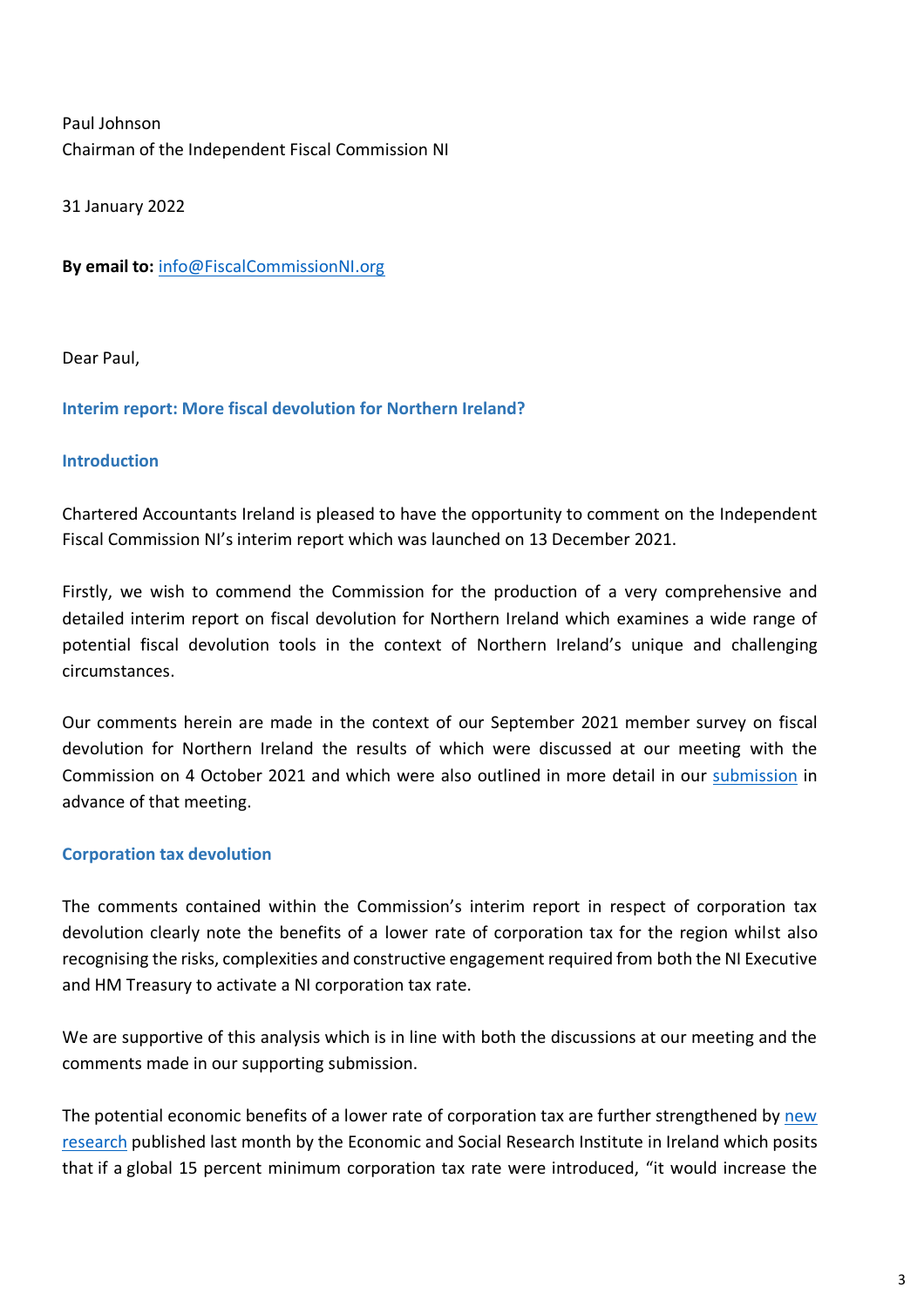number of high-value FDI going to Northern Ireland by 7.5 percent per annum". This is further evidence of the economic benefits that a lower corporation tax rate would bring to the region.

It is also clear to us that the economic benefits of a lower corporation tax rate in Northern Ireland compared to the rest of the UK are already recognised by the UK government. Page 38 of the House of Commons briefing paper on "*[Corporation Tax in Northern Ireland](https://researchbriefings.files.parliament.uk/documents/SN07078/SN07078.pdf)*" sets out the comments of then Treasury Minister David Gauke who wrote to the Treasury Committee in 2015 giving a short summary of the Corporation Tax (Northern Ireland) Act 2015 provisions. As part of his comments, Mr Gauke underlined the Government's view that "Northern Ireland's particular economic circumstances mean there are strong arguments in favour of corporation tax devolution, which do not apply to other parts of the UK".

Chartered Accountants Ireland agrees with the Commission's comments around the scale and complexity of the issues involved in corporation tax devolution, particularly in the context of the cost of a corporation tax rate cut (vis a vis a reduction in the block grant) and the potential for avoidance behaviour.

However, these issues are not new and are well known having been discussed at length in the lead up to the Corporation Tax (Northern Ireland) Act 2015 receiving Royal Assent in 2015. They also featured heavily in the various consultations and evidence hearings on the path to enactment of this legislation commencing with the first consultation by HM Treasury in March 2011 "*[Rebalancing](https://assets.publishing.service.gov.uk/government/uploads/system/uploads/attachment_data/file/81554/rebalancing_the_northern_ireland_economy_consultation.pdf) the [Northern Ireland economy](https://assets.publishing.service.gov.uk/government/uploads/system/uploads/attachment_data/file/81554/rebalancing_the_northern_ireland_economy_consultation.pdf)*".

In respect of the potential cost of a corporation tax rate cut, this was explored in some detail during our meeting and in our submission where we outlined just some of a number of potential methods which could be utilised to mitigate the impact of a reduction in the block grant, including the possible exclusion of service company corporation tax revenue from the block grant reduction as a result of the UK's departure from the EU.

In the context of potential avoidance behaviour, Mr Gauke, in his letter to the Treasury Committee which we referred to earlier, said "Anticipating potential questions you may have regarding avoidance, the rules have been designed to deter businesses from seeking to exploit, through profit shifting and related techniques, any rate differential between Northern Ireland and the rest of the UK."

Subsequent to our meeting in October, this Institute submitted an analysis to the Commission of the anti-avoidance provisions already contained in both the Corporation Tax (Northern Ireland) Act 2015 and more generally available in UK tax law. This analysis effectively dispels any notion that a lower corporation tax rate could be exploited by companies for anything other than genuine economic presence and employment creation and maintenance in Northern Ireland.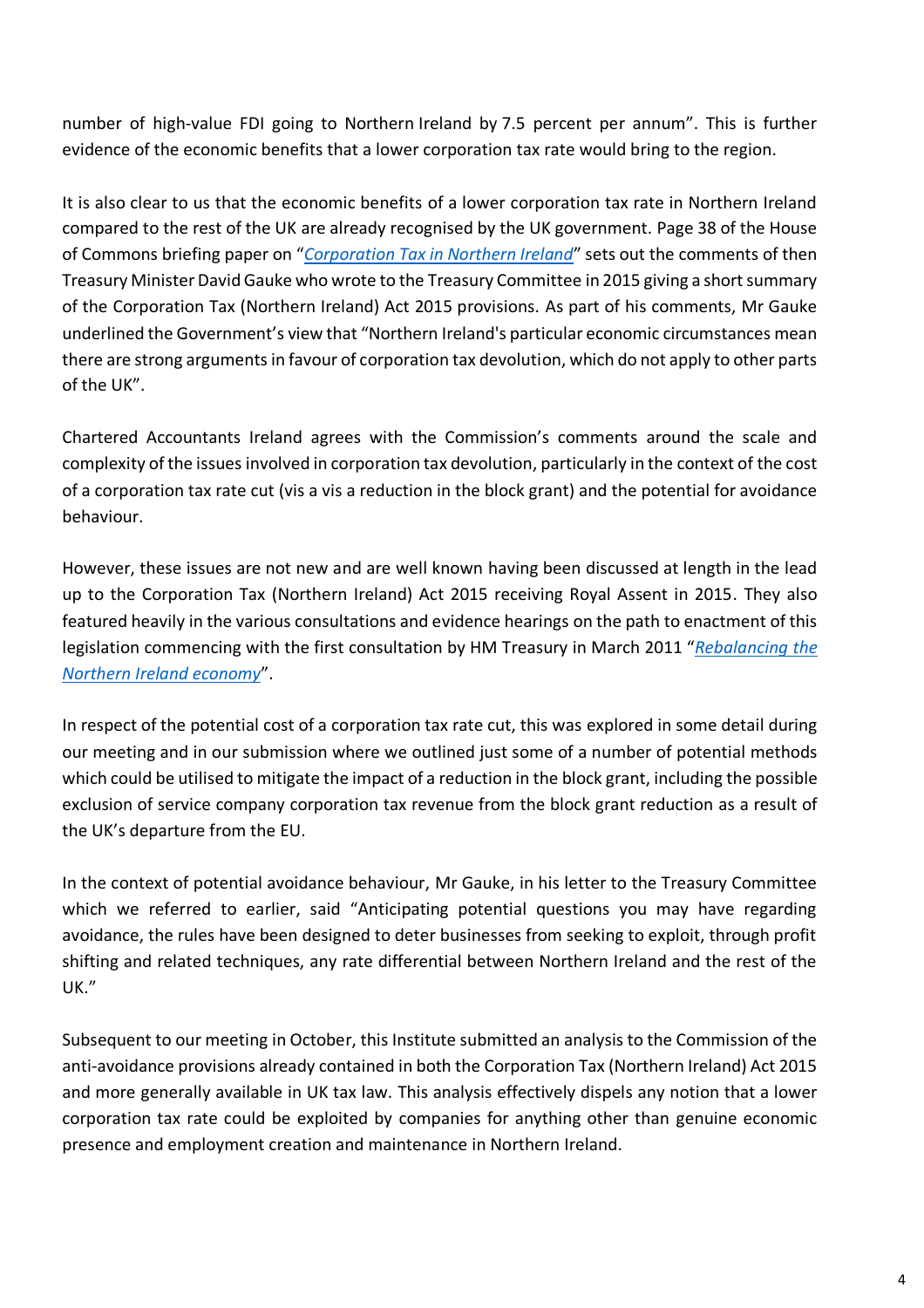In the context of the foregoing and given the Commission's comments that it will not be examining corporation tax beyond its analysis of this issue in its interim report, we feel that it would have been helpful if the Commission had taken the opportunity to make some reference to the various potential mitigations which can be considered in the context of these well-known risks and complexities and to those already available with UK tax legislation from an avoidance perspective.

Coming from an independent body with such expertise in its composition, this would have assisted in setting a positive tone for any future engagement between the NI Executive and HM Treasury in pursuing corporation tax devolution in future.

Chartered Accountants Ireland has worked vigorously for many years now on a public campaign to devolve corporation tax rate setting powers to the Northern Ireland Assembly. In the context of the corporation tax rate increase from April 2023, this Institute will be continuing with its campaign to ensure those powers are acted upon for the betterment of all the people of Northern Ireland.

In conclusion, we are in full agreement, supported by our members, that there is value in the NI Executive seeking devolution of corporation tax.

## **Income tax**

We note that the Commission proposes to focus on options for income tax devolution in the final report. As set out in our first submission on 23 September 2021, over 55 percent of chartered accountants surveyed are not in favour of devolving other tax raising powers to the NI executive for the various reasons we discussed during our October meeting.

However, as a Professional Body with approximately 2/3rds of our Northern Ireland members working in industry and prominent in all sectors of the Northern Ireland economy, it would be remiss of us not to engage in this important issue, and we therefore look forward to providing feedback on the options for income tax devolution on publication of the final report.

Via our governance structure, which includes various committees, we have access to a unique skill set across a range of specialisms and would be willing to establish focus groups to more closely examine any options in more detail, if this would be of assistance to the Commission.

#### **Excise**

The possibility of devolving excise duties also features as an area for future focus according to the Commission's interim report. Although this was not specifically an area of interest to our members in their responses to our fiscal devolution survey, this is a very complex issue for the reasons already set out in the interim report.